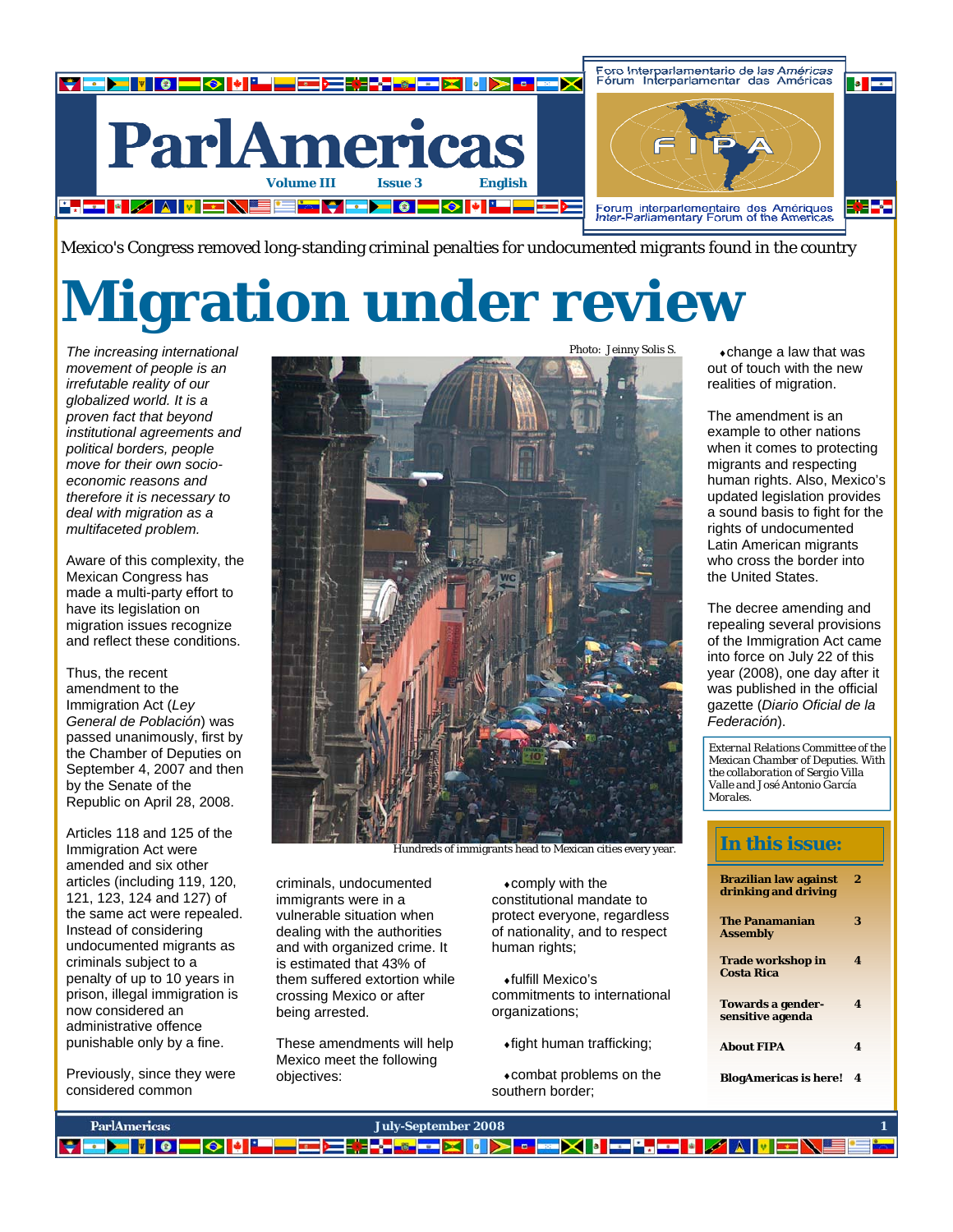# **Drunk driving gets tougher in Brazil**

*The saying "don't drink and drive" has taken on a new meaning for Brazilians.* 

Act 11,705, which amends the Brazilian Traffic Code, was approved on 19 June 2008. This legislation, known in Brazil as the "Dry Law", establishes a fine of US\$ 600 and immediate 12-month licence suspension for drivers caught driving after drinking – any amount of alcohol detected by breathalyzer (previously up to .6 g of alcohol/litre of blood were permitted) or by a blood test to verify the amount of alcohol consumed. For blood alcohol concentrations of over .6 g/litre of blood (two draft beer), in addition to the fine there will be a prison sentence ranging from six months to three years. Bail may be posted.

According to a statement by Dr. Mirta Roses Periago of the Pan American Health Organization (PAHO) published in the institution's bulletin, the Brazilian government's initiative is "model legislation for the rest of the countries in the Americas in which the influence of alcohol plays a disturbing and problematic role in injury and death rates."

The legislation came into force on June 20 and will cause serious problems for drivers who are involved in

accidents after drinking.

Unlike what happened in the United States in the 1920s, when the Prohibition Act outlawed the selling of alcohol, the "Dry Law" in Brazil provides for a total ban on the consumption of alcohol prior to driving as well as the selling of alcoholic beverages along federal highways.

External factors represent the third major cause of death in

causes of traffic accidents in the country is the consumption of alcoholic beverages. Between January and May, 2008, more than 4,000 drivers were caught drunk.

According to Professor David Duarte Lime of the University of Brasília, if there were no drinking by those involved in traffic (drivers, cyclists or pedestrians), there would be 15,000 fewer deaths (approximately 50% of

located along the federal highways. Bars, snack bars and restaurants located along highways that cut through the urban perimeters of cities are free to sell alcoholic beverages.

Businesses that do not abide by the prohibition are subject to a fine of US\$ 940. In case of repeat offences, the fine doubles and the establishment may be closed for up to a year. Commercial establishments along

Photo: Fábio Pozzebom/Agência Brasil



Traffic accidents have diminished since the legislation came into effect.

Brazil and traffic accidents are the second most common cause of such deaths (25% of external factors in 2000, corresponding to 29,640 fatalities). According to the Brazilian Highway Police (which administers transit on highways), one of the main

deaths in traffic accidents) and 200,000 fewer injuries, and Brazil would save US\$ 6.2 billion.

### **Ban on sales**

The law also bans the selling of alcoholic beverages in commercial establishments

highways must post a notice about the prohibition in a clearly visible place or risk a US\$ 180 fine.

| <b>ParlAmericas</b> | July-September 2008 \                            |  |
|---------------------|--------------------------------------------------|--|
|                     | ▎▘▆▛▌▎▎▘▎▅▎▓▎▘▀▀▆░▚▞▜▆▆▓▐▓▎░▏▘▆░▓▌▅▀▄▅▌▓▓▓▓▊▅░▓▊ |  |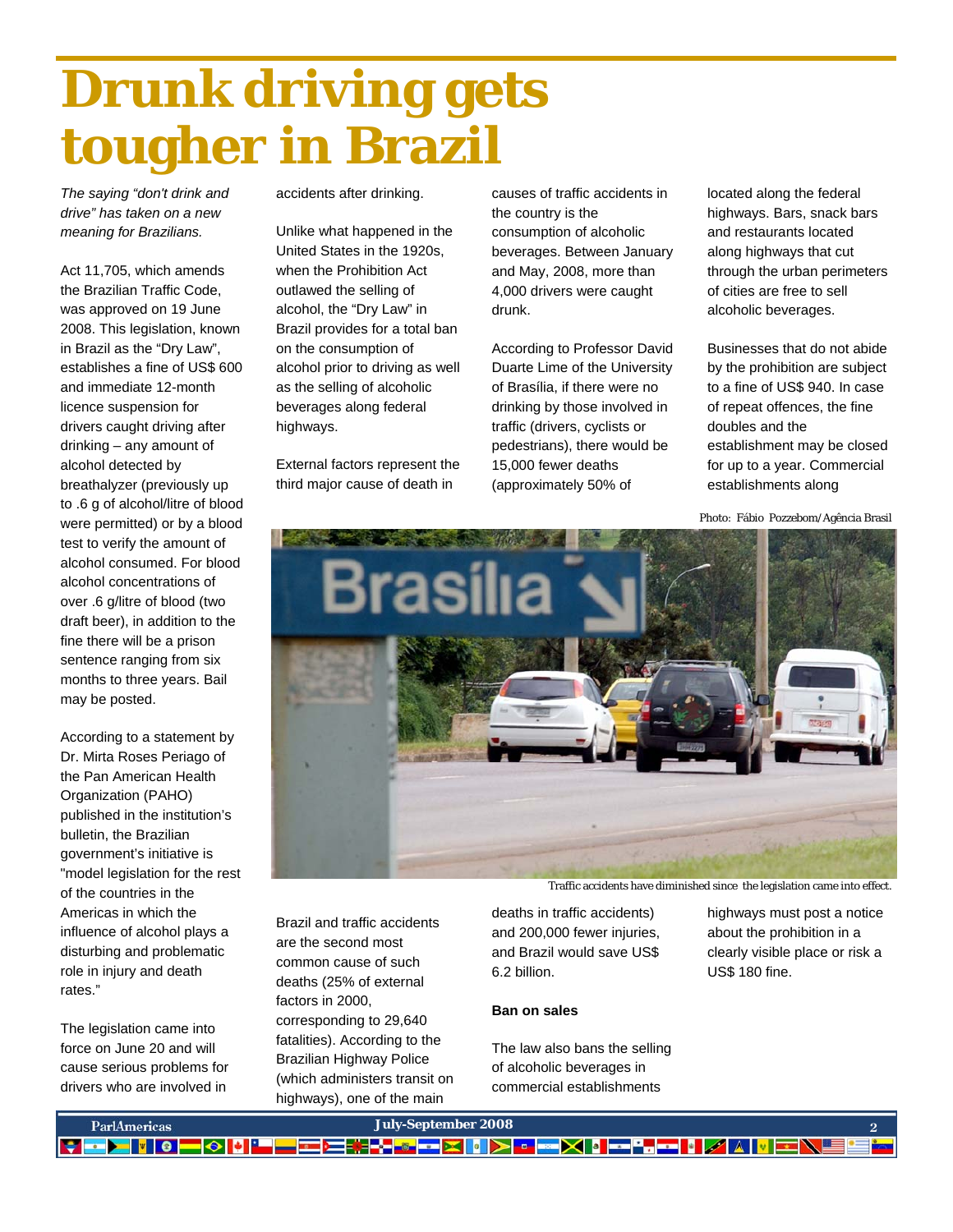# **The Panamanian Assembly**

In the Republic of Panama, the legislature is unicameral and consists of the Legislative Assembly, with 78 members elected on the basis of their party and by direct popular vote for a fiveyear term. The reform of Panama's Electoral Code reduced the number of electoral districts and limited to 71 the number of members to be elected in future elections.

The most important function of the Panamanian Parliament is to approve laws drafted by the Executive or by members of the legislature. The Constitution specifies the legislative, judicial and administrative functions of the National Assembly. The legislative function of the National Assembly is to pass the laws necessary for the purposes of the State and especially to issue, amend or repeal national legislation.

Bills go through three readings, one in committee and two in the full National Assembly, before they pass.

The debate in committee is where most of the input from officials and citizens who wish to influence the final wording is made. The bill with amendments approved by the appropriate standing committee, of which there are 21, is then presented to the full National Assembly, where it goes through second and third readings.

After third reading, the President and the Secretary General of the National Assembly sign the bill and send it to the Executive for sanction and publication. Exceptionally, the Executive can object to the bill and return it to the National



Assembly for reconsideration.

The Assembly's role in approving the national budget is one of the most important that any contemporary parliament plays. In passing the government's annual budget, it allocates resources for the various spheres of public activity.

As for judicial functions, it is important to note that article 160 of the Constitution refers to the ability of members of the National Assembly to pass judgment on some important government officials, including the President of the Republic and magistrates of the Supreme Court.

The administrative functions are political oversight mechanisms whereby the people's representatives in the National Assembly can

ensure that the remaining organs of government and other public bodies act as they are supposed to.

The oversight functions involve summoning authorities to inform members on how these authorities are performing their functions. The Executive is also subject to legislative oversight through approval of appointments, including those to the Supreme Court. The National Assembly, as well as the Cabinet and the Supreme Court, may propose amendments to the Constitution.

In May 2009, general elections will be held for all the principal authorities in Panama: the president, 75 mayors, 71 members of the National Assembly, 20 members of the Central American Parliament and 621 municipal representatives, thus

Panamanian legislators during a session .

strengthening the democratic institutions of the country.

Roberto Montañez, Technical Secretary for International Relations, Legislative Assembly of Panama

## **Legislative Assembly (2004-2009)**

- ♦78 Deputies
- ♦12 Women
- $\triangle$ 66 Men
- ♦Main parties:

Democratic Revolutionary Party 59%

Panamanian Party (Arnulfista) 20.5%

Patriotic Union 16.6%

Democratic Change 2.6% People's Party 1.3%



Photo: Asamblea Legislativa de Panamá